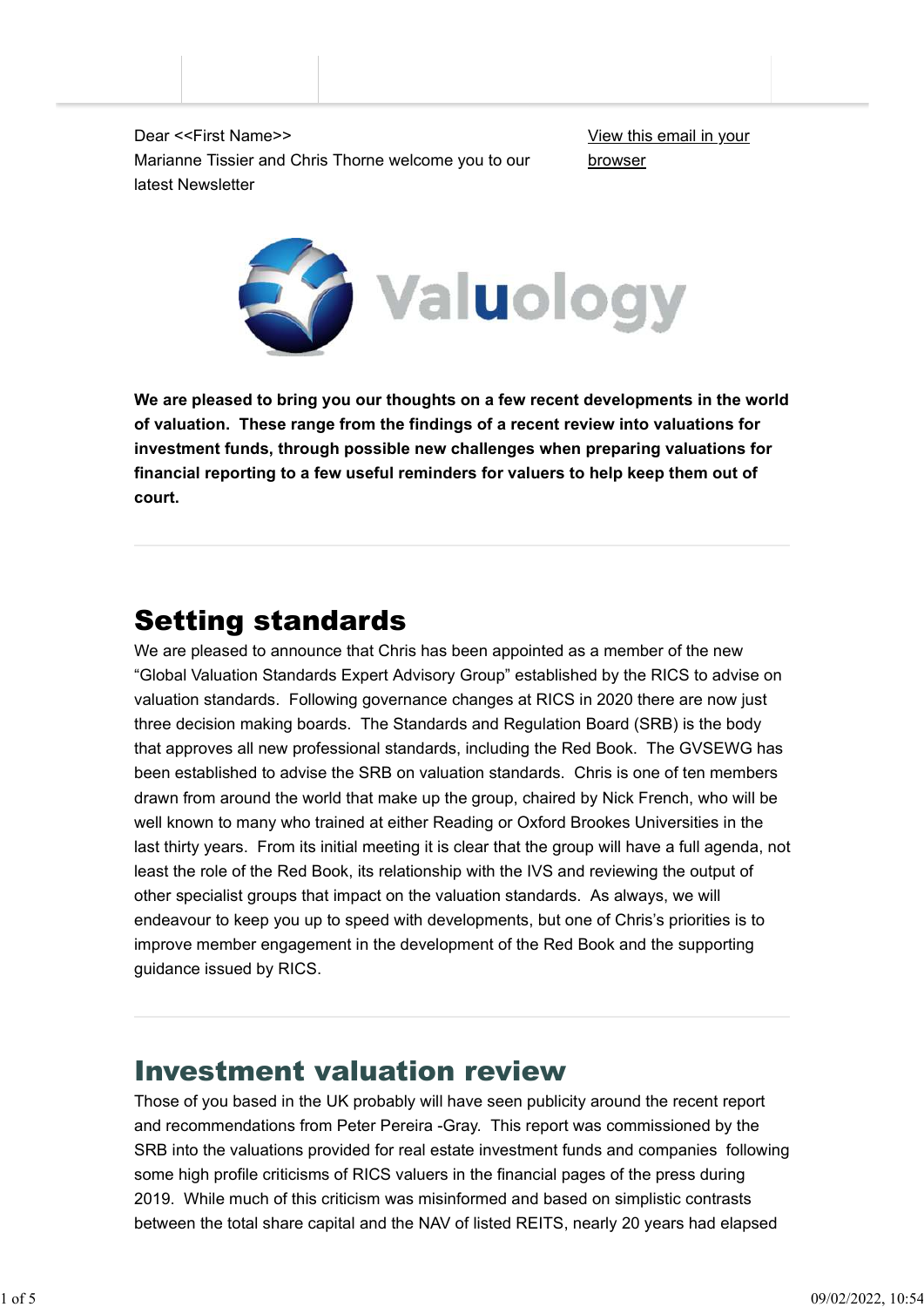since RICS last commissioned an external review into the sector by Sir Bryan Carsberg so a critical review was probably due. The SRB has announced that it has accepted all the recommendations made by Pereira-Gray, but RICS has a lot of work to do to implement many of these, including considering changes to the Red Book, CPD requirements and more specific guidance around avoiding conflicts of interest in valuation. To achieve other recommendations, it will need to engage with client side organisations and, in some cases, financial regulators as some of the required actions are not entirely within the control of RICS members.

#### **[More Information](https://www.valuology.org/rics-investment-val-review)**

### DCF - No need for concern?

Generally the recommendations in the Pereira-Gray Review have been well received by the large firms who are mainly involved in valuations for the institutional market, which was its primary focus. However, care will need to be taken to ensure that any changes RICS make do not have unintended consequences for the smaller firms who do not deal with this market. One obvious example is the recommendation that discounted cash flow should be the principal model applied to property investment valuation. This has already attracted criticism, mostly because it is being interpreted as recommending RICS should make the use of DCF a mandatory or quasi mandatory requirement for all investment property regardless or type or size. When read in the context of the whole report we do not believe that it was intended to recommend extension of the use of DCF models beyond the type of property for which it is already the most suitable method. We, therefore, consider it unlikely the Red Book is going to mandate the use of DCF anywhere or suggest it is appropriate in markets where market participants use other methods to establish prices. But watch this space.

### Are you compliant?

One aspect of the Pereira-Gray Review which could have implications for many firms, whatever their size, is the recommendation that any firm undertaking valuations for a regulated purpose should have a Compliance Officer ("CO"). He expressly includes sole practitioners in his recommendation. The role of the CO would be to oversee compliance by the firm with all the applicable statutory, regulatory and RICS standards for the process and conduct of the valuation. The SRB has indicated that RICS will set about defining the requirements for this role, which is separate from that of the "Responsible Principal" under the RICS Firms Registration scheme, but it is not yet clear what that process will involve. While larger firms will be able to support a permanent CO, small to mid-size firms will hopefully be allowed an alternative means of fulfilling the role, such as appointing a consultant to advise as and when required. However, while we await the detail, the Review is a useful prompt for firms of all sizes to review their current valuation procedures , especially around matters such as avoiding conflicts and compliance with the specific standards and regulations affecting the work they do.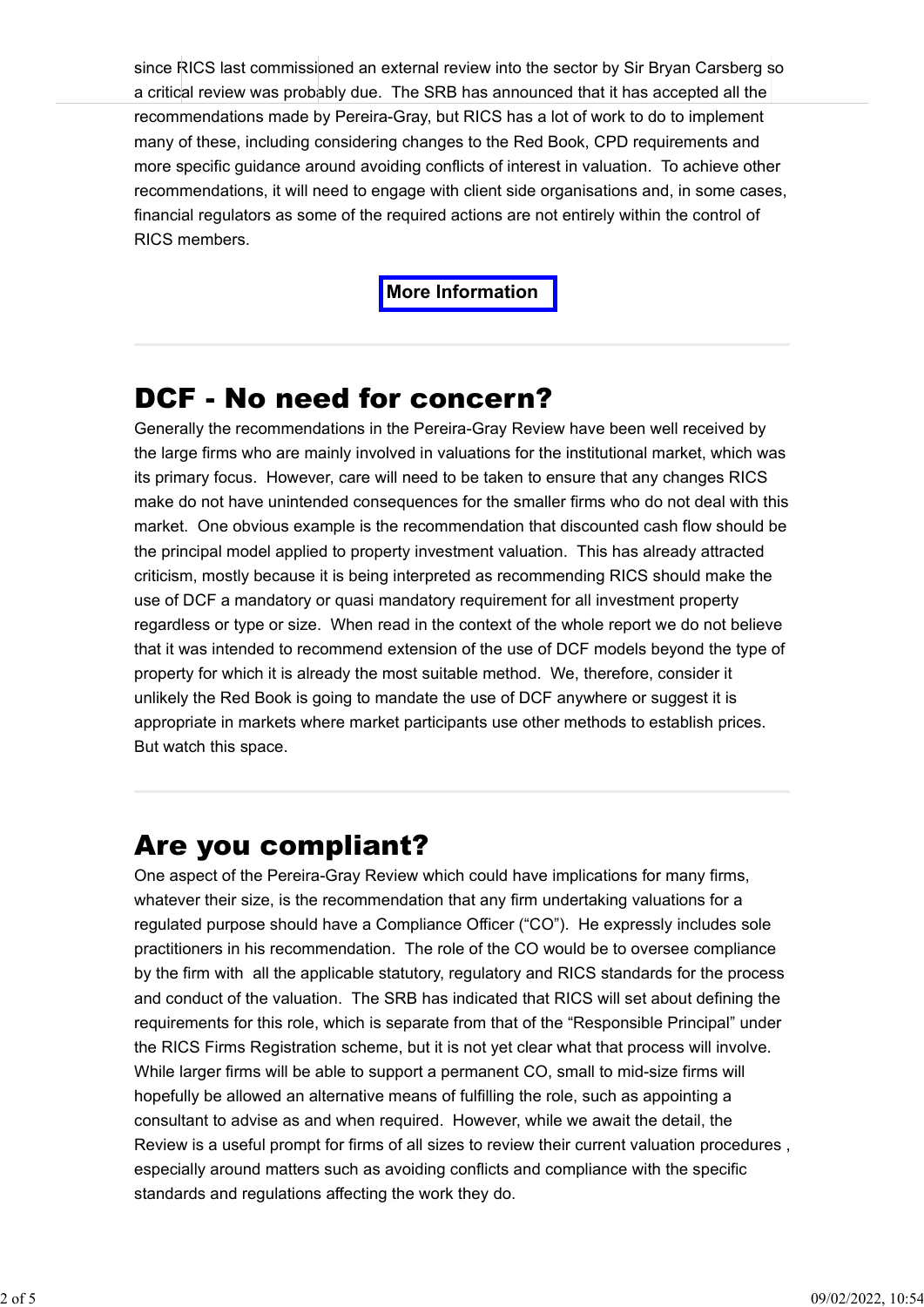## Explaining the numbers

Valuers instructed to provide a valuation for use in financial statements issued by their clients need to be aware of how it is to be presented in those statements. Where the statements are prepared under IFRS, the client will need to include some specific information, or "disclosures", about the valuation, and valuers are sometimes asked to provide information to assist with these. The IASB has received feedback that current disclosures about many items in financial statements either provide not enough relevant information, too much irrelevant information or do not communicate information effectively. To address this, it has a project to find ways of improving the usefulness of disclosures and in a recent Exposure Draft has included proposed amendments to two existing standards. One of these is IFRS 13 Fair Value Measurements. One controversial proposal that could affect valuers is to disclose reasonably possible alternative values. Consultation has now closed but both RICS and Valuology were among the respondents, both objecting to the practicalities of the proposals. The IASB received well over 100 comment letters in total, although many were concerned with the overall principles proposed for all disclosures rather than the specific proposals for IFRS13. The Board is scheduled to consider the responses received in Q2 2022.

#### **[More Information](https://www.valuology.org/iasb-disclosures-project)**

## The public benefit conundrum

It says something about a common characteristic of governments of every type and persuasion that while over 150 nations have mandated their private sector organisations to use IFRS for financial reporting, or national standards that are closely based on IFRS, there is no such consistency in the way they present their own financial performance. Notwithstanding, there have been International Public Sector Accounting Standards (IPSAS) in place for many years. These are not yet widely adopted by national governments but their development provides a useful forum for debate on how the generally accepted principles in IFRS can be applied to the public sector. A long running project is to establish principles for how the public sector should measure assets created and held for the delivery of public services. One current proposal is to introduce a concept of Current Operational Value (COV). Following consultation in 2021 the IPSAS Board has received mixed responses to this. In our view there is a need for a specific modification of Fair Value in IFRS for public sector operational property but we were not happy with some of the detail around COV in the exposure draft.

#### **[More Information](https://www.valuology.org/ipsas)**